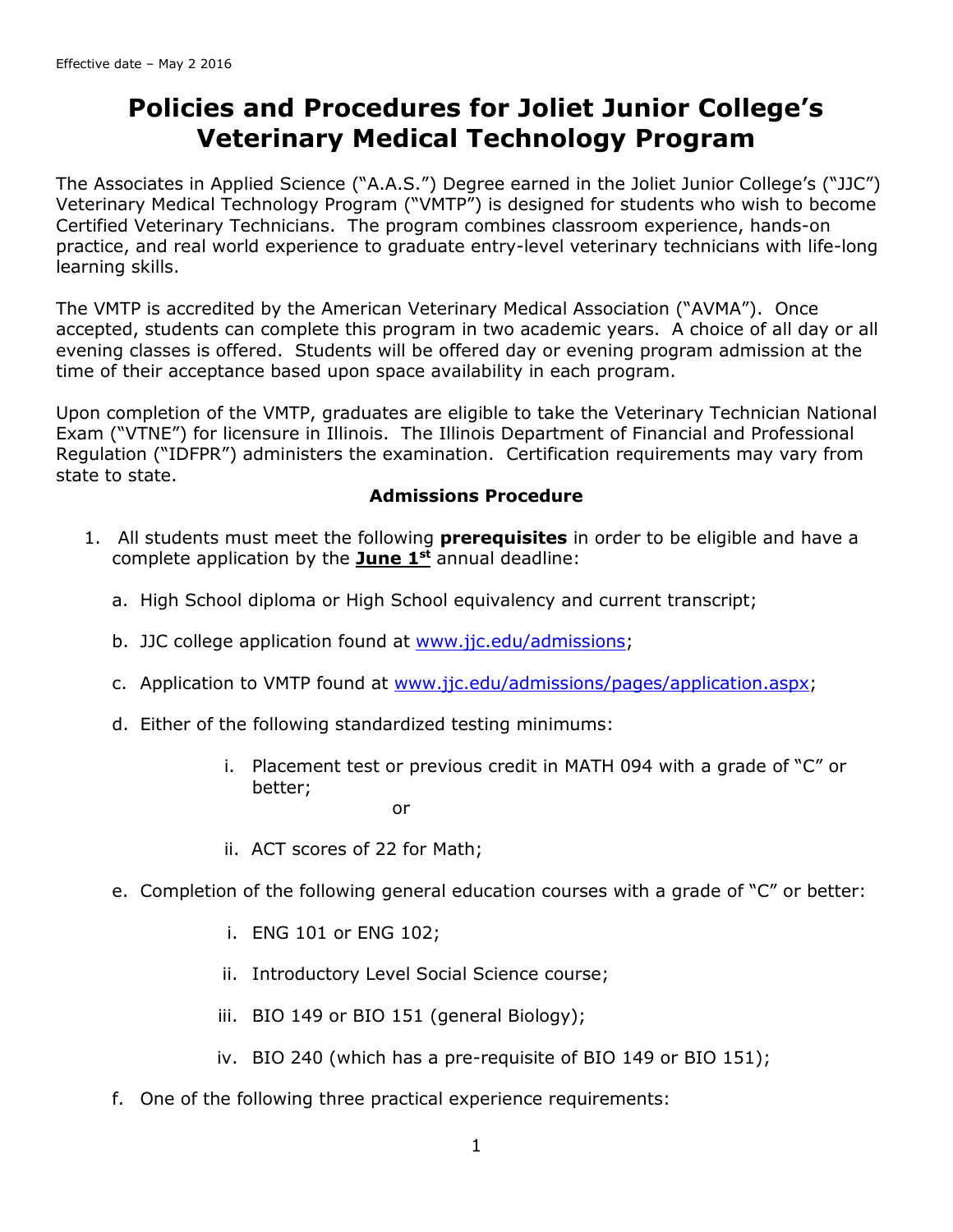- i. A minimum of 80 hours of veterinary experience which is verified by completion of the "Veterinary Recommendation Form." Students may obtain a copy of the Veterinary Recommendation Form from at this web address<http://www.jjc.edu/admissions/Pages/vet-tech-admissions.aspx> . Veterinary experience is to be obtained under the supervision of a veterinarian, and can include working, volunteering, or shadowing; or
- ii. Successful completion of LLC 119, Orientation to Veterinary Technology. This JJC course is only offered in the summer session; or
- iii. Successful completion of the Veterinary Assistant certificate from Harper College or McHenry Community College or College of Lake County. Verification of the certificate needs to be submitted;
- g. Meet with a vet tech advisor. Schedule an appointment by calling (815) 280-2746.
- 2. Applications for the VMTP will be accepted by the Admissions Office year-round with a deadline of May  $1<sup>st</sup>$  for admissions in the fall semester of that year. If a student is not admitted to the program for the fall of that year, a student would have to resubmit their application to be considered for the following academic year. All prerequisites previously completed are accepted in subsequent application years. Applications received after May 1<sup>st</sup> will be considered for the fall of the following academic year. (For example applying on 5/2/16 would be for the fall of 2017).
- 3. If a student has attended another college(s) and has taken courses that are similar to the prerequisite general education courses (found under 1.e. above), transcripts should be submitted for evaluation. The student must complete a Transcript Evaluation Request Form, available on-line at<http://www.jjc.edu/admissions/Pages/vet-tech-admissions.aspx> so that the transcript can be evaluated. Please allow at least 6 weeks for transcript evaluation.
- 4. Due to the large volume of applicants relative to the number of available positions in the program, a point ranking system will be used. Each eligible application will be given a number for anonymity and demographic data will be removed. Applicants will be given points and ranked based on:
	- a. GPA of the prerequisite general education classes (ENG 101 or ENG 102, an introductory level Social Science, BIO 149 or BIO 151, and BIO 240); and
	- b. Bonus points, based on the grade, are given for completion of BIO 160 Anatomy & Physiology for Veterinary Technicians when done prior to acceptance into the VMTP.
	- c. If a student has received course credit for any class where there is no grade given, the student's grade for purposes of awarding points will be counted as a "C".
- 5. Admission criteria is subject to change. It is the applicant's responsibility to review the criteria on a regular basis.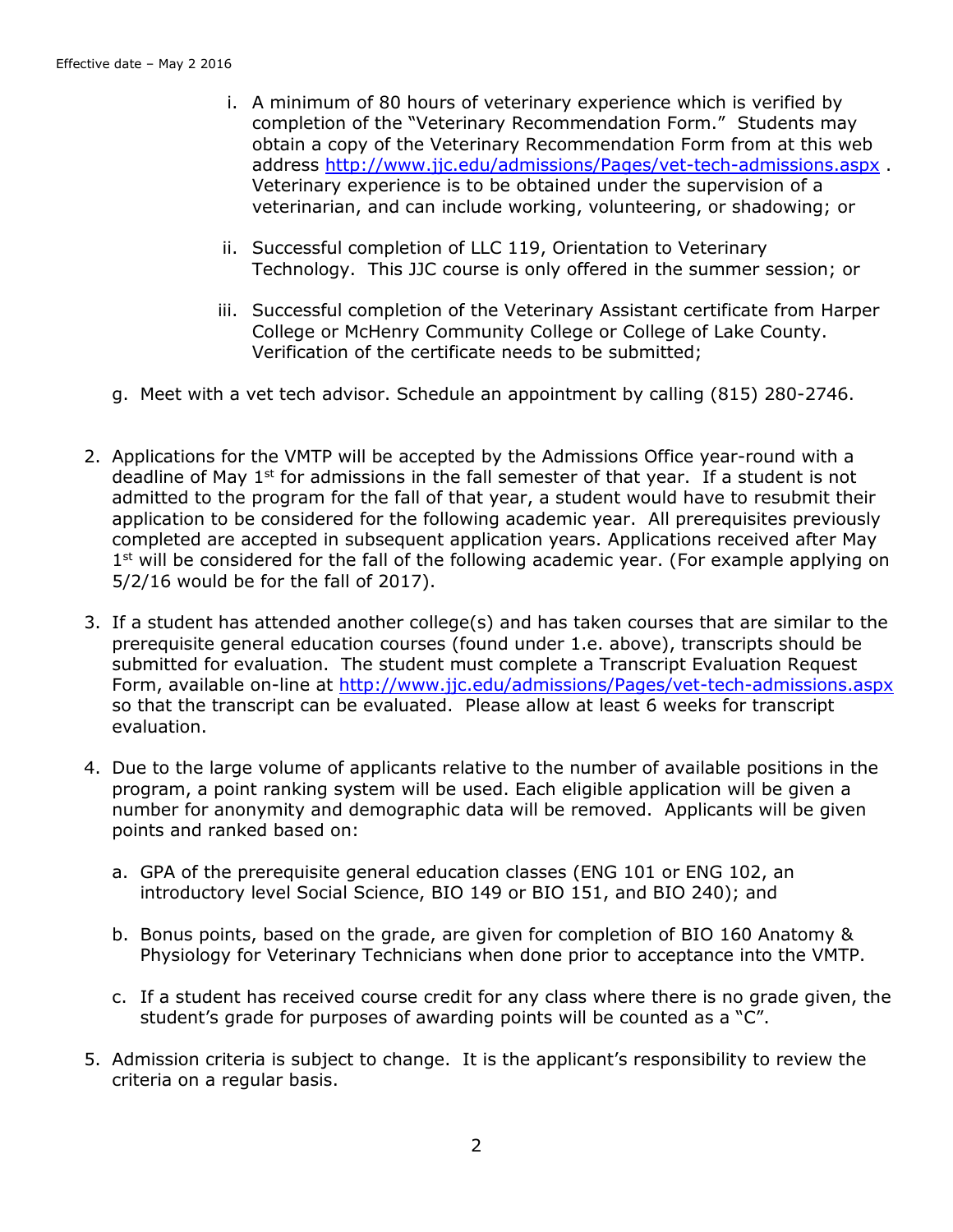- 6. Applicants will receive an email notification from a JJC email account acknowledging receipt of the application.
- 7. Students will be notified via certified mail of their acceptance into the program and a JJC email account will be used for notification of denial into the program. Acceptance letters are usually sent during May.
- 8. Upon acceptance into the VMTP all students are required to attend a group orientation in June of the year in which they are accepted. Below is some information about the orientation:
	- a. The group orientation will take at least two hours. An individual orientation may be scheduled if the group orientation cannot be attended.
	- b. Students will be given their fall semester schedule. Students will only be registered for classes after completing the orientation.
	- c. Students will learn about the program's expectations, dress code, and rabies vaccination requirements.
	- d. Students will learn details for obtaining a current physical exam and the program's Technical Standards requirements (see "**Technical Standards"** below).

# **Registration**

- 1. When registering for general education courses, use curriculum code AG500 (veterinary Technology).
- 2. A Veterinary Medical Technology advisor will register students in any VET courses after acceptance into the program and ONLY after completing the program's orientation.
- 3. A minimum grade of "C" is required for all prerequisite course work, general education courses and Veterinary Medical Technology sequence courses.

# **Withdrawal, Readmission, and Reinstatement Policies**

### **Withdrawal Policies:**

- 1. Students who earn a grade below "C" in any Veterinary Medical Technology required course are automatically withdrawn from the VMTP and A.A.S. degree (AG 500).
- 2. Students who withdraw from any required course in the VMTP are automatically withdrawn from the program and A.S.S. degree (AG 500). To officially drop or withdraw from a course, the student must notify the Office of Registration in writing by completing the add/drop form. Failure to officially withdraw by the drop date will result in a failing grade(s). Drop dates for each course very and are stated on the student's class schedule which can be found under e-Resources on JJC's web site.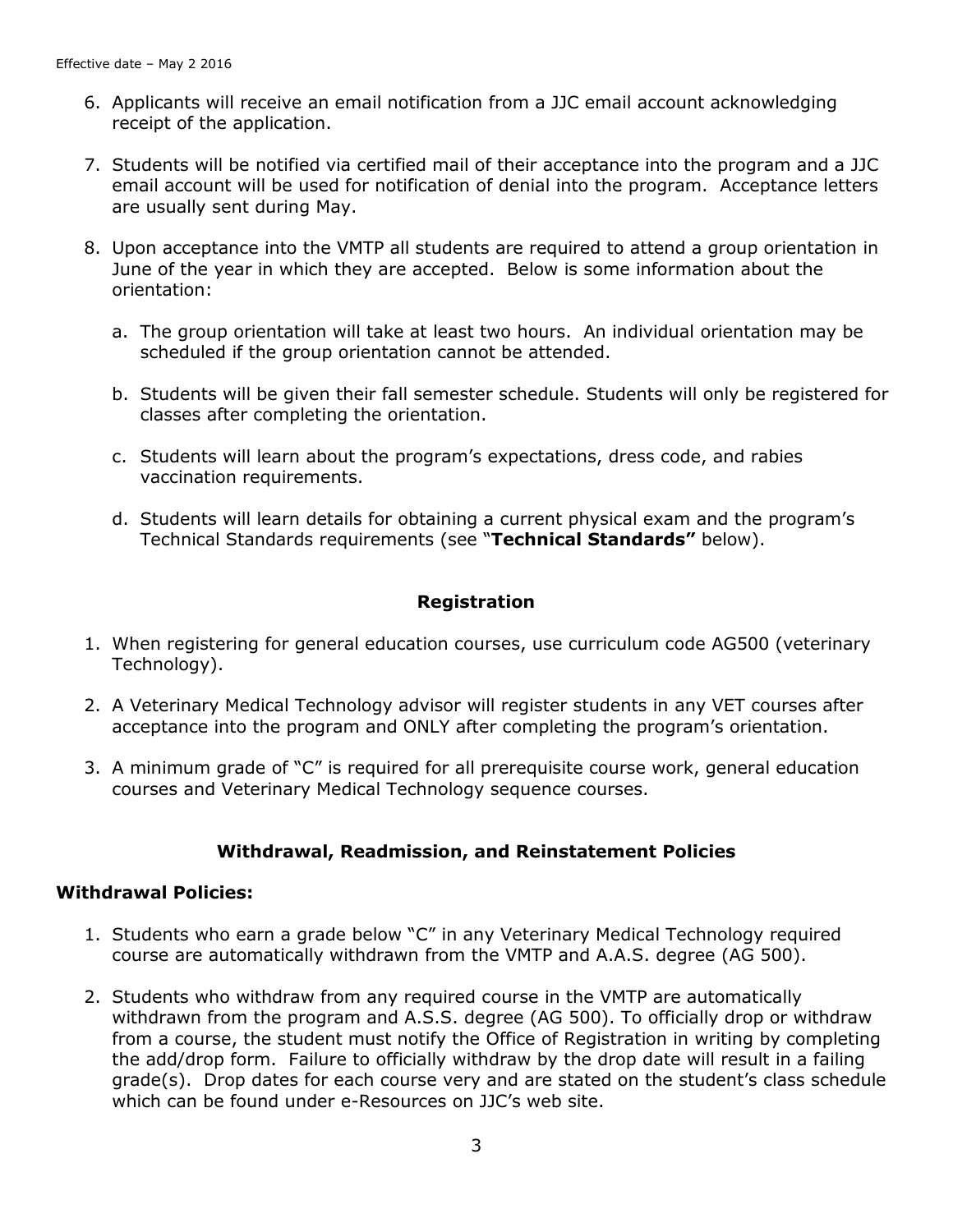- 3. Students may be withdrawn from a required course and thus the VMTP, regardless of academic standing, for breaching the JJC Handbook, the VMPT Handbook, the Student Code of Conduct, the Academic Honor Code, or course syllabus requirements. Students can find the JJC Handbook, The Student Code of Conduct, and the Academic Honor Code at [http://www.jjc.edu/academic-behavior-standards/Pages/code-of-conduct.aspx.](http://www.jjc.edu/academic-behavior-standards/Pages/code-of-conduct.aspx) The VMTP handbook is given to students at orientation.
- 4. Students who wish to withdraw temporarily from the program for a medical reason must submit a letter from a physician, psychologist or other licensed medical professional detailing the student's medical condition. Students are encouraged to meet with the Department Chairperson to discuss the reasons surrounding this type of withdrawal and determine the steps for readmission.

# **Readmission Policies:**

- 1. Students who earn a grade below "C" or who withdraw from any required VMTP course or BIO 160 may request readmission.
- 2. Readmission into the VMTP can only be done once. Exceptions shall only be made for students who withdraw while passing and request to postpone for a semester or longer (e.g., due to pregnancy, financial hardships, etc.) before continuing in the VMTP sequence will be allowed to do so, space permitting, as long as the absence is less than two calendar years. (See "**Time Limits on Readmission"** section below). Students returning must complete the current VTMP curriculum if there have been changes.
- 3. When a student fails a VMTP required course, that course must be successfully completed before being enrolled in any other VMTP courses. Acceptance into the course, and the following sequence of courses, depends on available seats.
- 4. Students withdrawn for nonacademic reasons may be reinstated following the procedures under the VMTP Reinstatement Procedure below.
- 5. Readmission is not guaranteed.
- 6. A student who is denied readmission for reasons other than seat availability, has the right to appeal for readmission in writing to the Veterinary Medical Technology Admissions Appeal Committee. All decisions made by the Veterinary Medical Technology Admissions Appeal Committee are final. This committee consists of the Dean of Health Professions & Emergency Services, the Dept. Chair and VMTP faculty.

### **Readmission Procedure**

- 1. Students seeking readmission to the VMTP must complete the following:
	- a. Submit a written letter of intent to be readmitted to the Department Chairperson of the VMTP. Students should reflect on the reasons for the interruption as well as steps taken toward resolution. This should include any evidence or other documentation that support the student's position for readmission;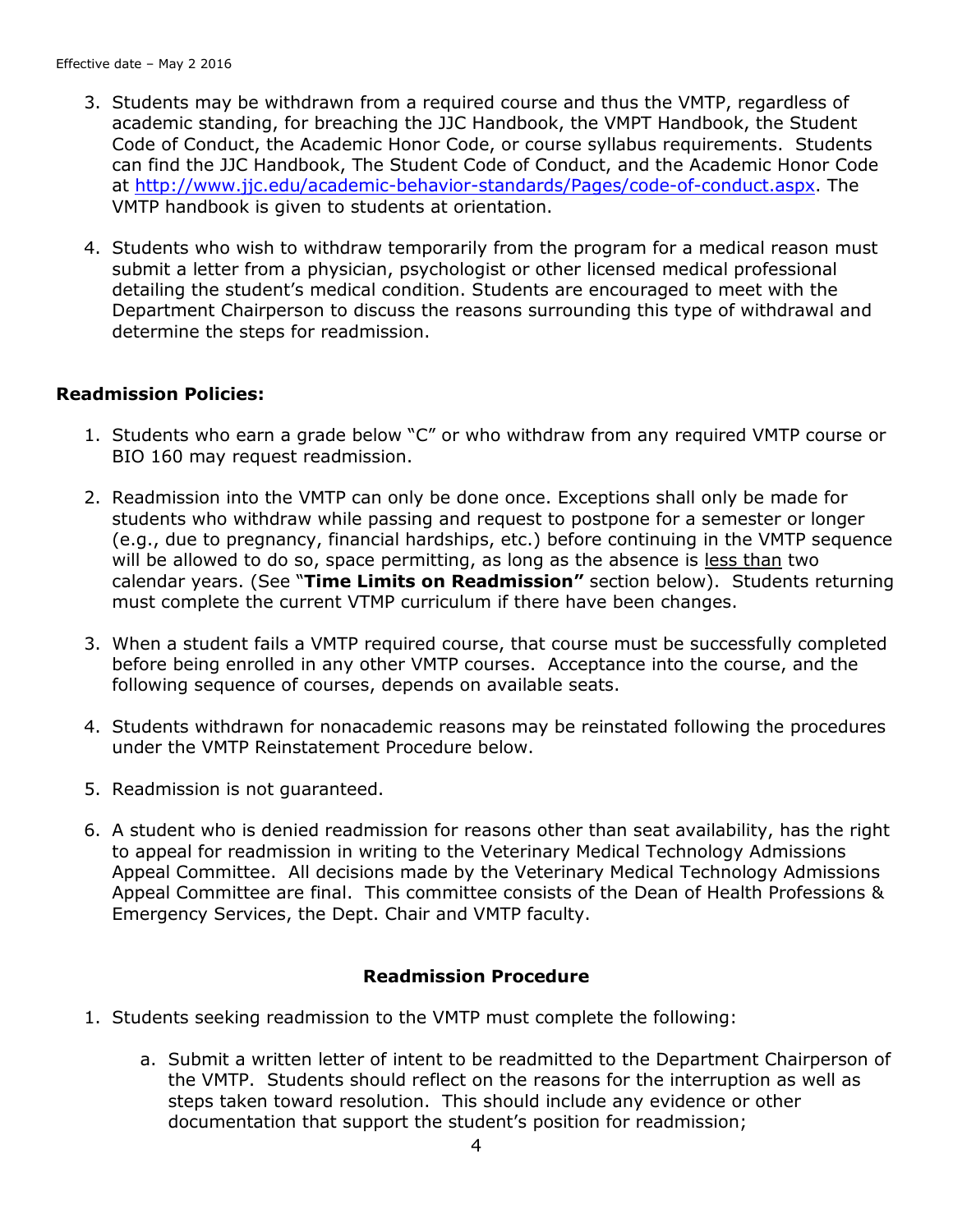- b. Complete COUN 101, or other course or workshop to develop better study skills and time management; and
- c. Obtain practical veterinary experience and submit a veterinarian's letter of recommendation regarding said experience and qualifications for readmission into the program.
- 2. Requests for readmission will be considered in the order in which they are received.

# **Time Limits on Readmission**

- 1. Students seeking readmission to the program, following a time lapse of more than two calendar years, but less than 3 calendar years, must meet the additional following conditions:
	- a. Retest of all essential skills covered in the VMTP courses to the point where the student left the program. The essential skills must meet entry level proficiency as determined by the VMTP faculty. All expenses incurred to provide the testing will be the responsibility of the student (i.e. animals, equipment, and proctor). The essential skills can be found in the VTMP student handbook;
	- b. Complete a medical math test formulated by the instructor with a score of at least 70%; and
	- c. Meet at a minimum the technical standards as outlined herein.
- 2. A student seeking readmission, who has been out of the program for more than three calendar years, must start from the beginning of the program unless approved by the Department Chairperson for extenuating circumstances (i.e. active military duty). In this event, the requirements in this section still apply.
- 3. In the event of major course changes, a student will be required to start from the beginning of the Veterinary Medical Technology sequence, regardless of time lapse. Each case will be evaluated on an individual basis. The Dean of Health Professions & Emergency Services will make the decision on what constitutes a major change.
- 4. Upon readmission students must pay current College and VTMP tuition and fees regardless of prior tuition and fees paid

# **Reinstatement Procedure**

- 1. A student removed from the VMTP for reasons other than academic failure or voluntary leave and who wants to be considered for reinstatement must complete the following:
	- a. Send a letter requesting reinstatement to the Department Chairperson of the program. The letter must include reflections and reason on removal from the program, support for reinstatement, and all steps taken toward progress of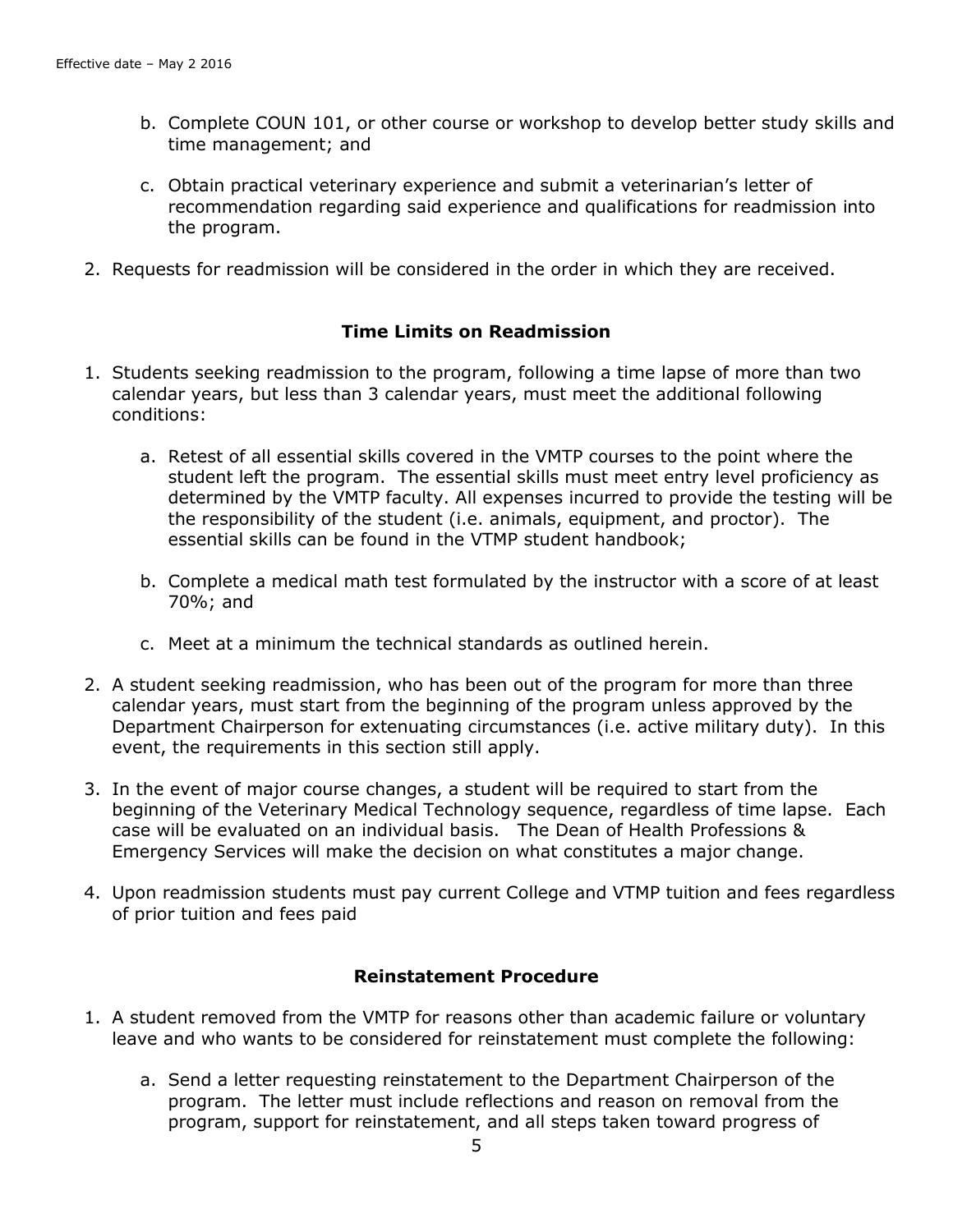resolutions.

- b. On an individually determined basis, to be reinstated the student must complete training and/or meet with professionals in areas appropriate for student success and improved character. This may include, but is not limited to, providing proof of completion of any additional requirements for readmission as outlined to the student upon dismissal.
- c. The Veterinary Medical Technology Admissions Appeal Committee will review all requests and make a decision on a case by case basis. The committee's decision is final.
- 2. Reinstatement is not guaranteed.
- 3. Students shall only be reinstated once. A student who is reinstated once under this section is prohibited from also subsequently seeking readmission pursuant to the "Reinstatement Procedures" outlined herein.

### **Technical Standards**

*Joliet Junior College acknowledges Purdue University and the Association for Veterinary Technician Educators for their development of the following Technical Standards.*

The VMTP has established technical standards to be considered in the enrollment/admissions process in an effort to provide a framework to balance several competing interests:

- 1. The rights of applicants and students;
- 2. The safety of students, their co-workers, and veterinary patients;
- 3. Fulfilling the clinical training component of the curriculum;
- 4. Successfully completing the American Veterinary Medical Association requirements for accreditation;
- 5. The conditions for licensure or certification of the VMTP graduates.

These competing interests and the nature of veterinary educational activities may prevent some prospective and current students with disabilities from qualifying for enrollment or continued enrollment in the VMPT at Joliet Junior College.

Consistent with the Americans with Disabilities Act of 1990 and Section 504 of the Rehabilitation Act of 1973, the VMTP will make appropriate academic adjustments and accommodations to facilitate enrollment and participation of qualified individuals with temporary or permanent disabilities. Students with disabilities must contact the Student Accommodations and Resources (StAR) Office to determine appropriate accommodations.

The technical standards set forth in this document are the minimum standards that allow an individual to perform at the lowest acceptable level in the required activity having the highest, greatest, or most complex requirement for the designated sense, function or characteristic.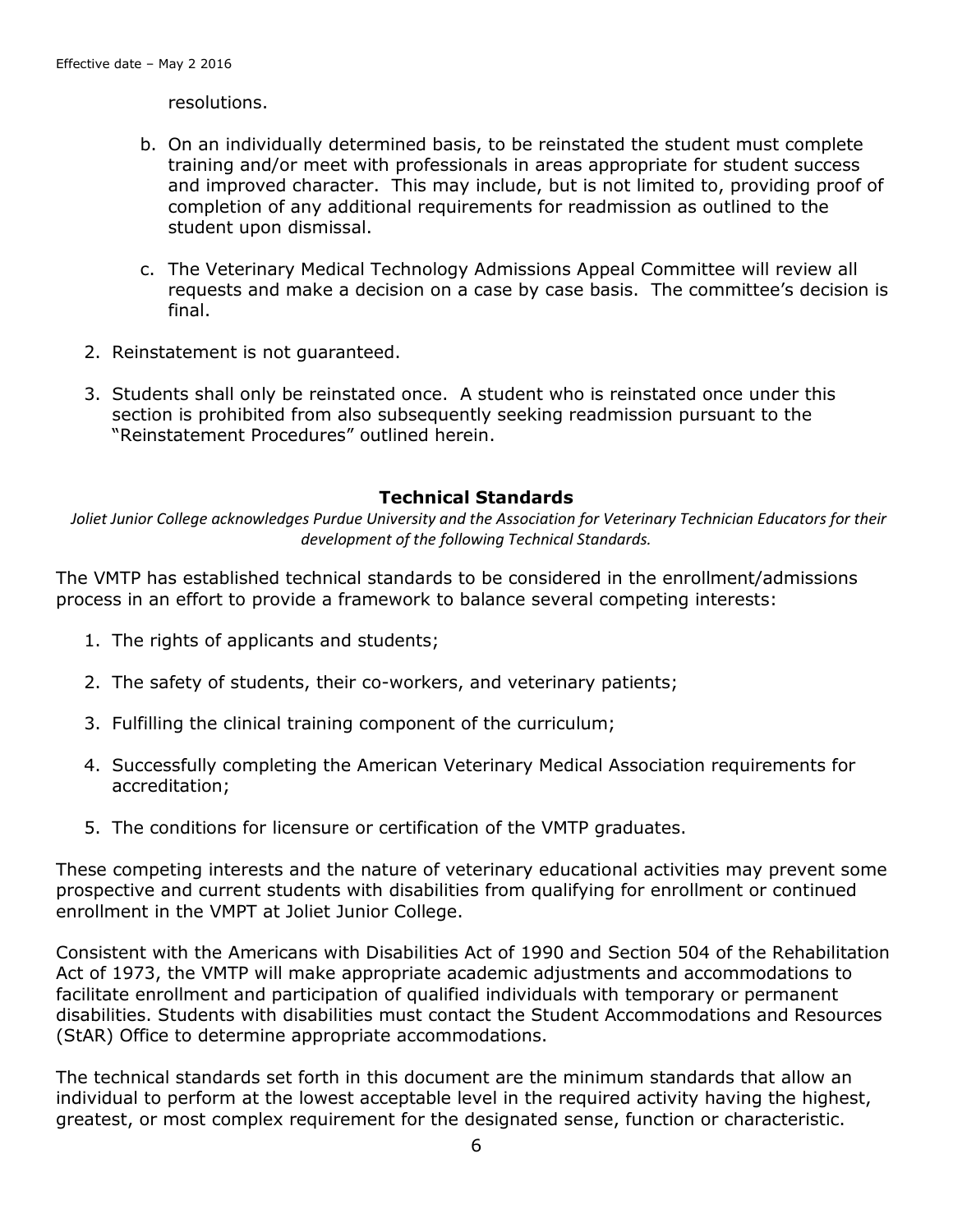Applicants and students must be able to satisfy, with or without the use of appropriate auxiliary aids (including prosthetic devices)<sup>1</sup>, the following technical standards:

# **I. Body Senses**:

# A. **Vision**

1. An individual must be able to observe movement at a distance ranging from 30-45 centimeters to 15-20 meters at a discrimination level that permits detection of subtle differences in movement of the limbs in animals. Application: Detecting and describing a change in color of hair coat caused by licking or trauma; detecting abnormal head posture in a parakeet; monitoring respiratory rate during anesthesia; reading anesthesia monitoring equipment.

2. An individual must be able to discriminate shades of black and white patterns in which the band is not more than 0.5 mm in width. Application: Bacterial hemolysis on a blood agar plate; density patterns on a radiograph; ability to see ECG tracing.

3. Depth perception must allow detection of a 0.5 cm elevation which is no more than 1 cm in diameter on a slightly curved surface having a slightly irregular surface. Application: Detecting tissue swelling on the hip on a smooth-haired dog; determining presence of reaction to skin testing for allergies.

### B. **Hearing**

1. An individual must be able to perceive the natural or amplified human voice without lip reading. Application: Oral communication in a surgery room with all occupants wearing surgical masks.

2. An individual must be able to perceive the origin of sound. Application: Movement of large animals in a pen or corral; monitoring multiple patients in an ICU.

### C. **Proprioception**

1. An individual must be able to determine the position of one hand extended from the body within +/-10 degrees when the arm is extended in any direction, the eyes are closed, and the individual is standing. Application: endotracheal intubation; intravenous injection.

2. An individual must be able to differentiate between four round semisolid objects having diameters of 0.5, 1, 1.5, and 2 cm and judge the shape and consistency of objects when the arm is extended and the eyes are closed. Application: assisting in surgery; lymph node palpation; palpation of trachea to determine proper endotracheal tube size.

# **II. Body function:**

j

 $1$  If one aid or prosthetic device interferes with a second aid or prosthetic device needed to carry out a single act, then the individual may be restricted in meeting the technical standard.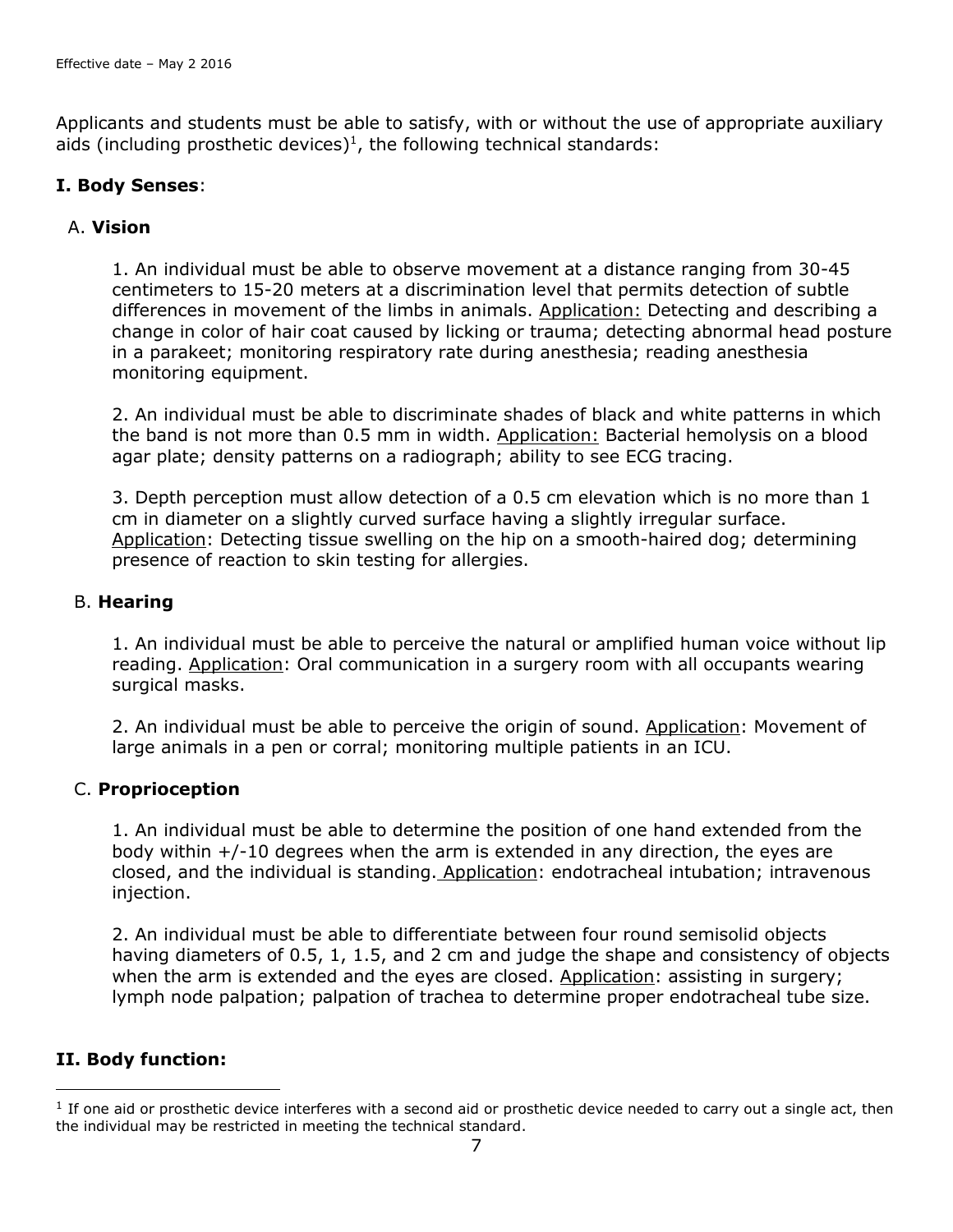# A. **Communication**

1. An individual must be able to speak English and be understood by others who cannot see the lips or facial expressions of the individual. Application: Oral communication in a surgery room where all occupants are wearing surgical masks; managing a patient with cardiac arrest.

2. Be able, when communicating with other individuals by speech, either in person or by telephone, to make legible and coherent written notes in English within the margins and space provided on the appropriate forms. Application: Recording in the medical records telephone conversations with clients, adding notes to anesthetic monitoring chart regarding a patient's condition.

### B. **Coordinated movement**

1. An individual must be able to hold surgical instruments in one hand and perform fine movements with such instruments. Application: assist in holding of hemostats or other instruments while assisting in surgery; induce and monitor general anesthesia in an animal patient; place intravenous catheters.

2. An individual must be able to hold, manipulate, or tie materials ranging from a cloth patch to a very fine string. Application: Hold and manipulate a surgical sponge; tie a 00 silk suture; endotracheal intubation; intravenous injection; catheterize animals to obtain sample of urine; apply bandages.

3. An individual must be able to move his/her entire body a distance of no less than three meters within two seconds of a signal to do so. Application: Movement from danger while handling animals in confined spaces.

### C. **Physical Stamina**

An individual must be able to lift objects and/or animals weighing 0-5 pounds constantly; 5-20 pounds frequently; 20-50 pounds occasionally. An individual must be able to lift all of the above to a height of one meter and carry the object or animal for a distance of two meters. Application: Placing a dog on a surgery table; lifting and carrying a bag weighing approximately 35 pounds of food, equipment and supplies from an ambulatory service vehicle to an animal patient in a nearby barn or lot; restrain a small animal patient for a medical procedure; restrain horses and cattle by halter, twitch, nose tongs and other techniques; administer oral medication to ruminants by balling gun or dose syringe.

# D. **Allergy and/or fear**

1. An individual must be able to have sustained contact with multiple species of animals and the environments in which they are housed and treated. During such contact, the individual must be able to carry out routine medical care on such animals.

2. Students who are allergic to cats, dogs, rabbits, birds, horses, cows, sheep or hay must have written permission from their physician stating how the student can interact safely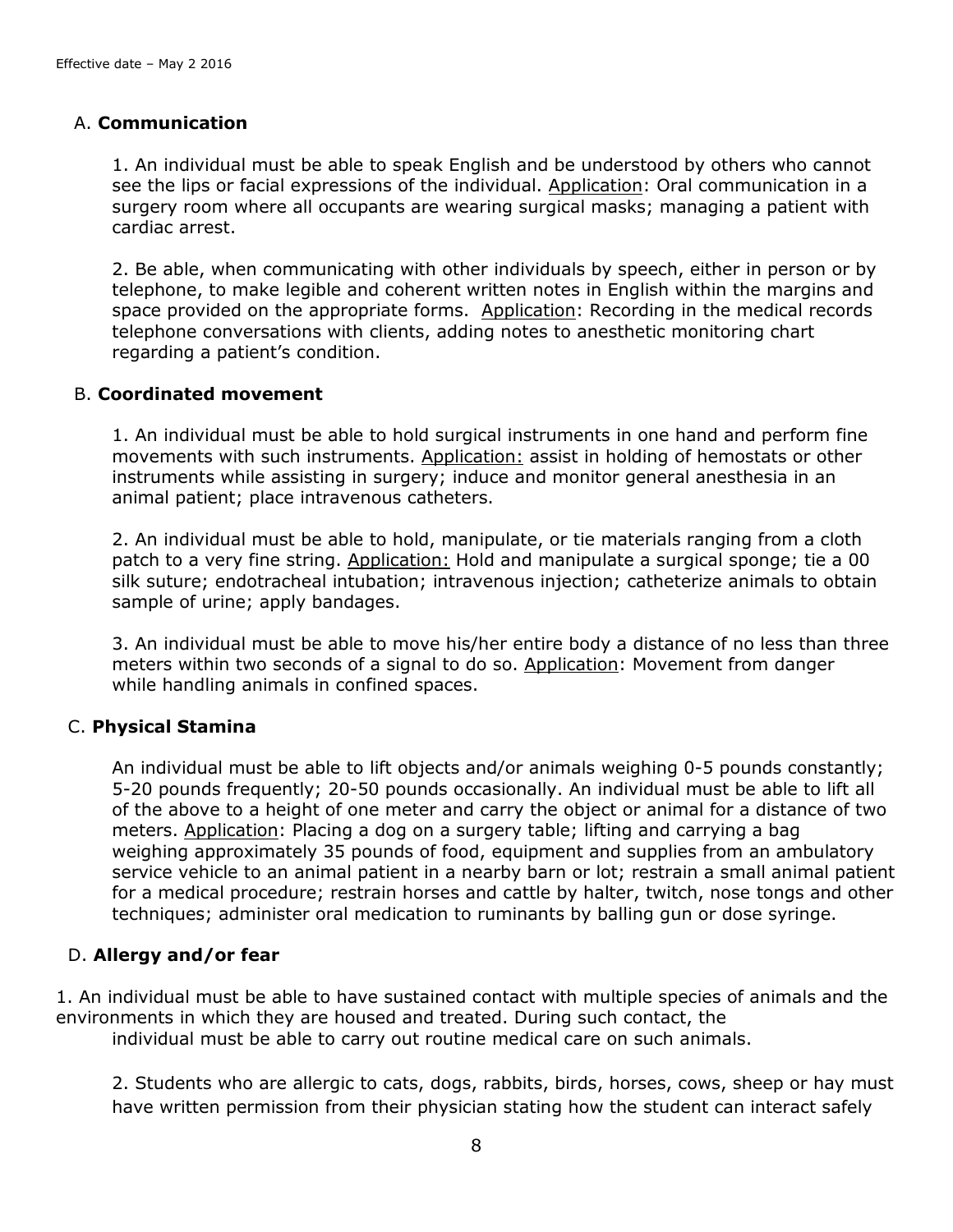with these allergens. An individual's allergies should not prohibit a student from being in the same room as and completing the AVMA essential skills required for graduation.

3. Students who have a phobia of certain species must acknowledge that they will be required to interact with all species of animals.

#### E. **Cognitive Ability**

1. Possess a willingness to assist with and perform a wide variety of routine medical, surgical, and diagnostic procedures common to the veterinary setting. Application: Euthanasia, handling of sick, injured, fractious, or aggressive animals.

2. Students must be able to function under stress and unpredictable conditions with significant time constraints and capable of making rapid decisions in urgent situations and meeting deadlines. Application: Triage in an emergency setting, administering medications on time and in an efficient manner, respond to cardiac arrest.

3. Be able to access information from books, reference manuals, computers, and paper and electronic medical documents to perform duties and safely use equipment without assistance. Application: Assemble & maintain new anesthetic machine and monitors using owner's manual in PDF format, research and create client education material.

# **Legal Limitations for Veterinary Medical Technician Licensure**

Graduates of an accredited program are eligible to take the National Veterinary Technician board examination.

Applicants should be aware that there are legal limitations for veterinary technician licensure. Candidates who successfully complete this examination may or may not be issued a license to practice veterinary technology in Illinois. The Division of Professional Regulation of the IDFPR reviews all applications. The following are reasons that may serve as a denial of licensure, but are not intended to be all-inclusive:

•Denied a license permit or privilege of taking an examination by any licensing authority or had a license encumbered in any way.

- •Been convicted of a criminal offense in any state or federal court.
- •A physical impairment or disability that could interfere with Veterinary Medical Technology.
- •An addiction to, or excessive use of alcohol, narcotics or habit-forming drugs.
- •Suffered from, been diagnosed as having or have been treated for any disease or condition regarded as chronic, whether physical, emotional or mental.

Potential applicants with questions regarding veterinary technician licensure may wish to contact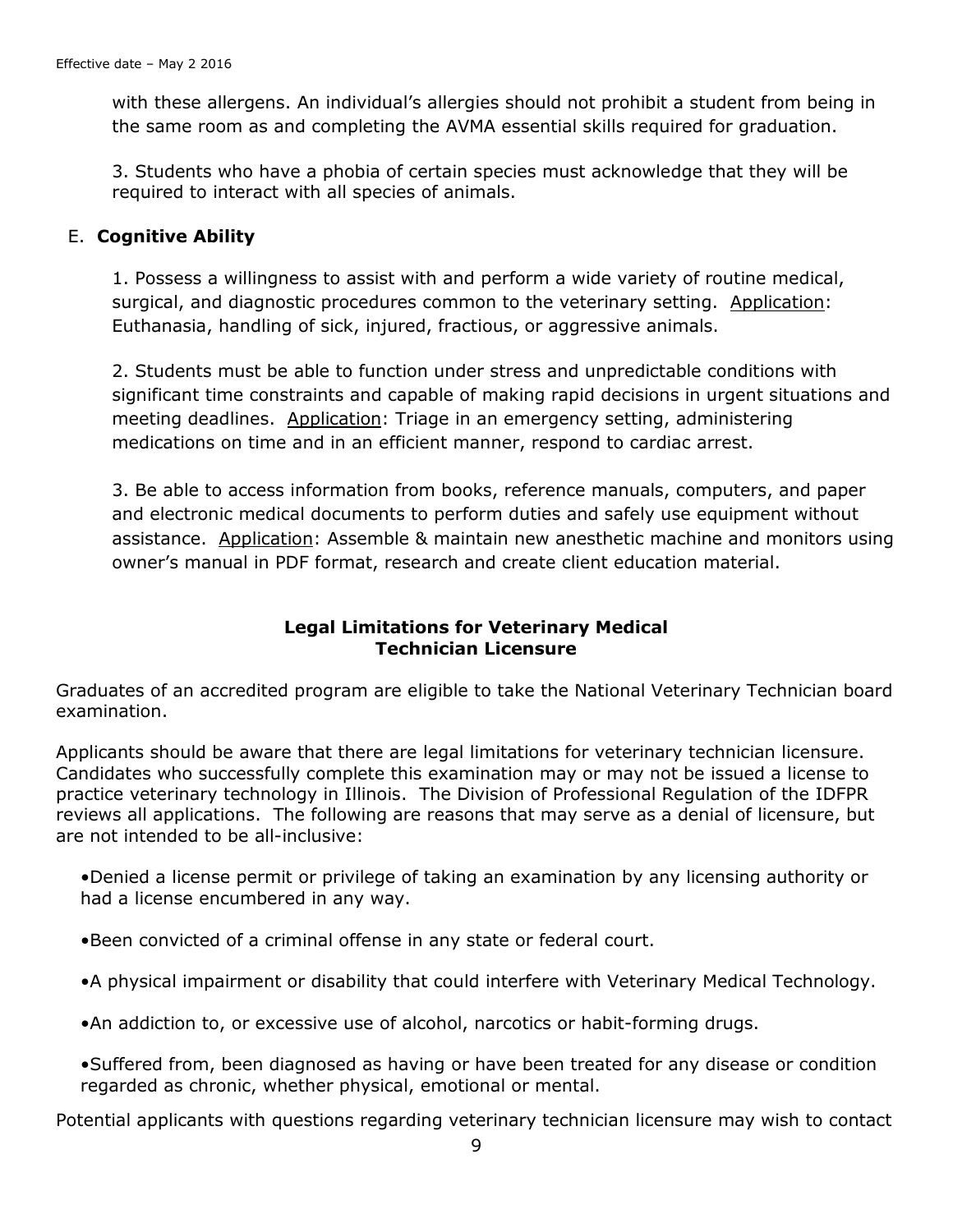the IDFPR at 1-800-560-6420 or visit the IDFPR Veterinarian Professionals page at <http://www.idfpr.com/DPR.asp>

### **Support Services**

Support services are available to JJC students. These include:

• Advising of prospective and current students, please call (815) 280-2746.

• The Academic Skills center provides tutoring, quiz bank, test taking skills sessions, and study skills help. Assistance with reading, writing, and note taking are also available here. For information please call (815) 280-2284.

• Students may apply for financial aid assistance through the Office of Financial Aid and Veteran Services. For information please call (815) 280-2528.

• The College provides Special Needs Services through the StAR office. For information, call (815) 280-2230 or 280-2220. It is important to notify the StAR office prior to the start of the semester in which you enroll at JJC.

• The office of Career Services can assist students with locating part-time employment while enrolled, career decision-making assistance, and job placement at the time of graduation. For information please call (815) 280-2756.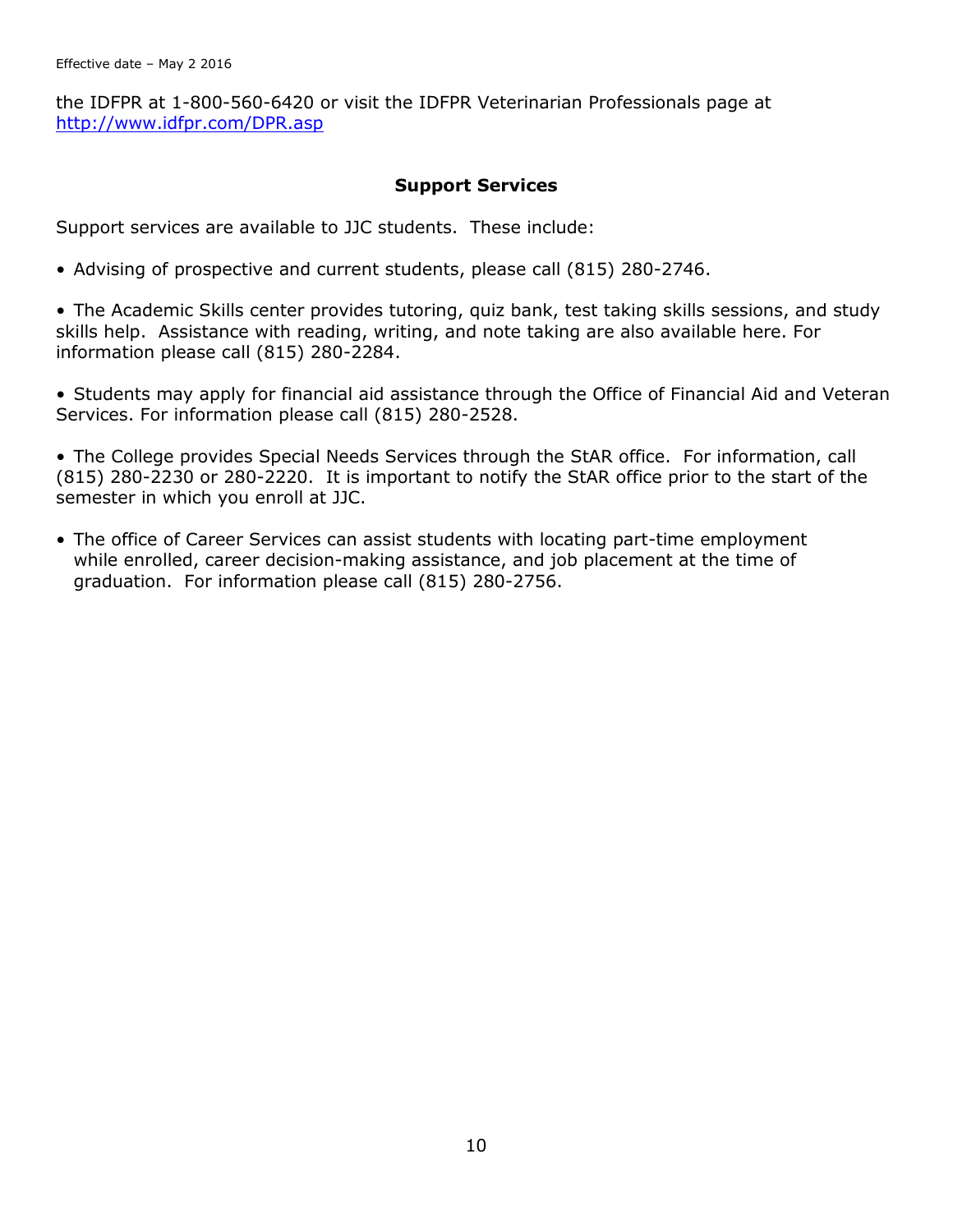#### **AG 500 VETERINARY MEDICAL TECHNOLOGY Program** ASSOCIATE IN APPLIED SCIENCE

The Associate in Applied Science (A.A.S.) Degree Veterinary Technology Program at Joliet Junior College is designed for the student who wishes to become a Certified Veterinary Technician. The program combines classroom experience with clinical experience in community veterinary hospital facilities.

A student who completes the program is awarded an A.A.S. Degree and is eligible to take the National Examination for Veterinary Technicians and obtain licensure in Illinois.

The program is accredited by the American Veterinary Medical Association (AVMA) and is approved as a program for educating Veterinary Technicians.

|                             | Semester Hours |
|-----------------------------|----------------|
|                             | 18 or 19       |
| Must include the following: |                |

| <b>BIO 149</b> | Principles of Biology or Bio 151 General Biology I                                                    |
|----------------|-------------------------------------------------------------------------------------------------------|
| BIO 160        | Human Anatomy and Physiology for Veterinary Technicians (has a prerequisite of BIO<br>149 or BIO 151) |
| BIO 240        | Microbiology (has a prerequisite of BIO 149 or BIO 151)                                               |
| <b>ENG 101</b> | Rhetoric                                                                                              |

Social Science – Introductory level

Note: If enrolling in the above courses at JJC the student may register under curriculum code AG500. Meeting with an advisor to develop an academic plan prior to registration is recommended.

Required for concentration in Veterinary Medical Technology . . . . . . . . . . . . . 54

| <b>BIO 100</b> | <b>Medical Terminology</b>                                         |
|----------------|--------------------------------------------------------------------|
| <b>VET 104</b> | Laboratory Animals                                                 |
| <b>VET 110</b> | Small Animal Nursing I                                             |
| <b>VET 111</b> | Small Animal Nursing II                                            |
| <b>VET 112</b> | Diagnostic Imaging                                                 |
| <b>VET 116</b> | Large Animal Nursing                                               |
| <b>VET 117</b> | Surgery and Technology I                                           |
| <b>VET 118</b> | Kennel Management and Animal Care I                                |
| <b>VET 119</b> | Animal Pharmacology                                                |
| <b>VET 128</b> | Kennel Management and Animal Care II                               |
| <b>VET 140</b> | Clinical Pathology I                                               |
| <b>VET 210</b> | Clinical Care I Summer Rotation Supervised Occupational Experience |
| <b>VET 212</b> | Surgery and Technology II                                          |
| <b>VET 216</b> | <b>Exotic Animal Nursing</b>                                       |
| <b>VET 220</b> | Clinical Care II Rotation Supervised Occupational Experience       |
| <b>VET 228</b> | Kennel Management and Animal Care III                              |
| <b>VET 240</b> | Clinical Pathology II                                              |
| <b>VET 255</b> | <b>Veterinary Medical Nursing</b>                                  |
| <b>VET 260</b> | Veterinary Anatomy and Physiology                                  |
|                |                                                                    |

# **Total Required Hours . . . . . . . . . . . . . . . . . . . . . . . . . . . . . . . . . . . . . . . . 72**

*For those students within JJC's district (major code AG500) the following is a suggested plan to efficiently complete all of the pre-requisite general education courses by the annual June 1 st deadline:*